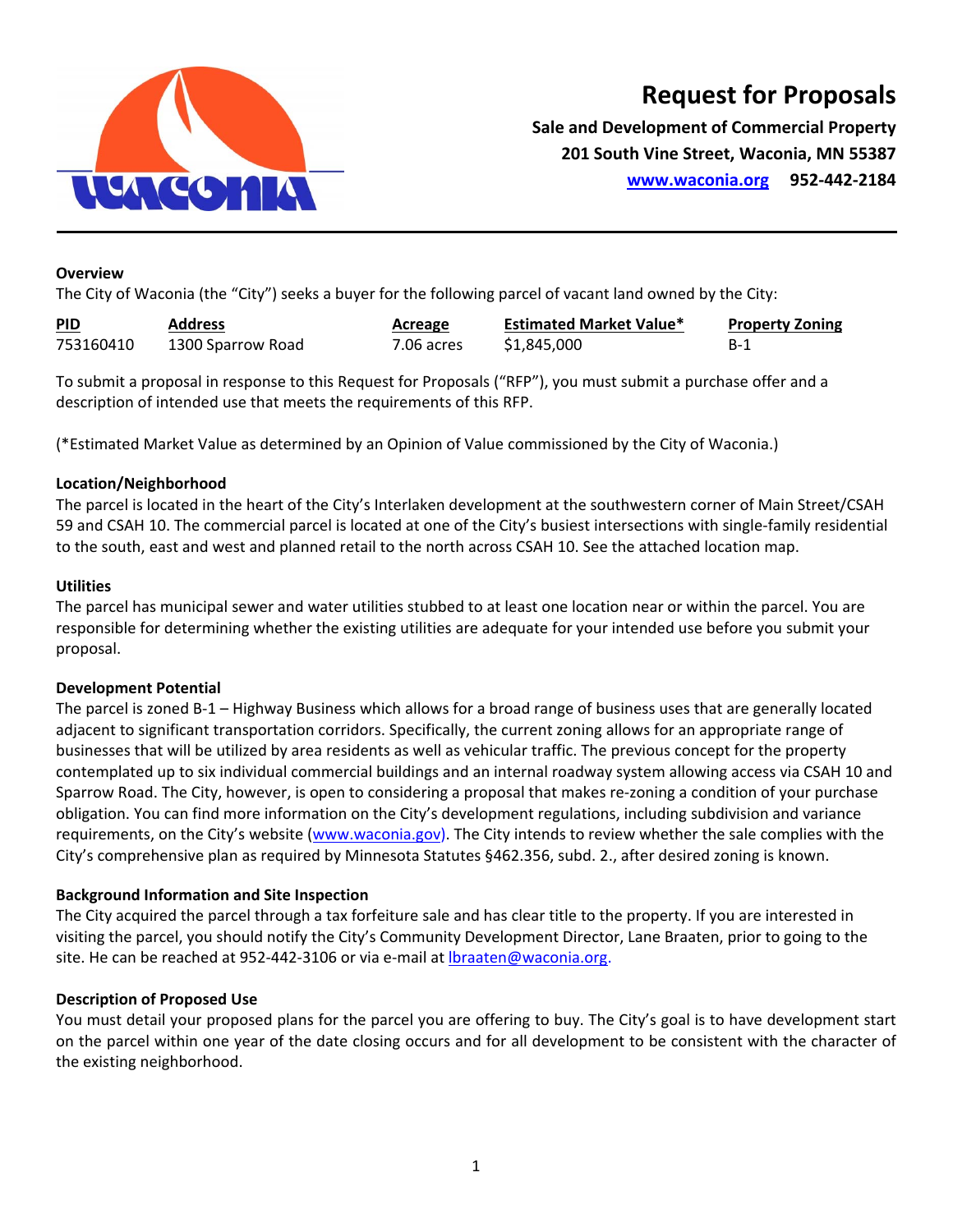### **Proposal Format**

Proposals should include the following:

- 1. **Transmittal Letter** The transmittal including the legal name of your firm, street address, contact person, and the contact person's email address and telephone number.
- 2. **Purchase Offer** A proposal to buy the parcel, which includes at least the following information: i) the purchase price; ii) an acknowledgment that the minimum assessment amount for the parcel will be paid, in addition to the purchase price, at closing; iii) the length of the due diligence inspection period you are requesting; iv) any conditions or contingencies to the offer; v) a detailed allocation of transaction and closing costs; and vi) a closing date (which may be based on the expiration of your due diligence investigation period).
- 3. **Description of Proposed Use** –A description of your proposed use and a sketch of a possible layout consistent with the description. (Submission of such documents does not constitute an application for any City approval. You must separately apply for all required City approvals.)
- 4. **Project Schedule** Include a preliminary schedule for the development of the parcel or parcels at issue.
- 5. **Statement of Qualifications** Include descriptions of similar projects you have completed within the past 5 years that are comparable in scope to the project described.

### **Selection Process and Proposal Evaluation Procedures**

This RFP is not subject to municipal bidding requirements and does not constitute a request for bids. City Staff will review proposals in their entirety and make recommendations to the City Council taking into account all proposed terms and all available information.

#### **Reserved Rights**

The City reserves the right to reject any or all proposals it receives and to negotiate terms. This RFP does not commit the City to sell any property. The City may revise or modify this RFP at any time by issuing one or more written addenda, which the City will post on its website. All proposals submitted in response to this RFP become the property of the City and are subject to the Minnesota Government Data Practices Act. The City may close any meeting, in compliance with applicable law, to consider proposals and offers. The City shall not be liable for any expenses incurred responding to this RFP.

#### **Proposal Submittal**

If you desire to make a proposal, you must submit it in electronic form by not later than 4:30 p.m., Monday, July 31, 2017. Direct your proposal to Lane Braaten, Community Development Director, at *Ibraaten@waconia.org*. PDF format is preferred. Please include all attachments you would like the City to consider. Direct any questions to Lane Braaten using his email address listed or by phoning him at 952‐442‐3106.